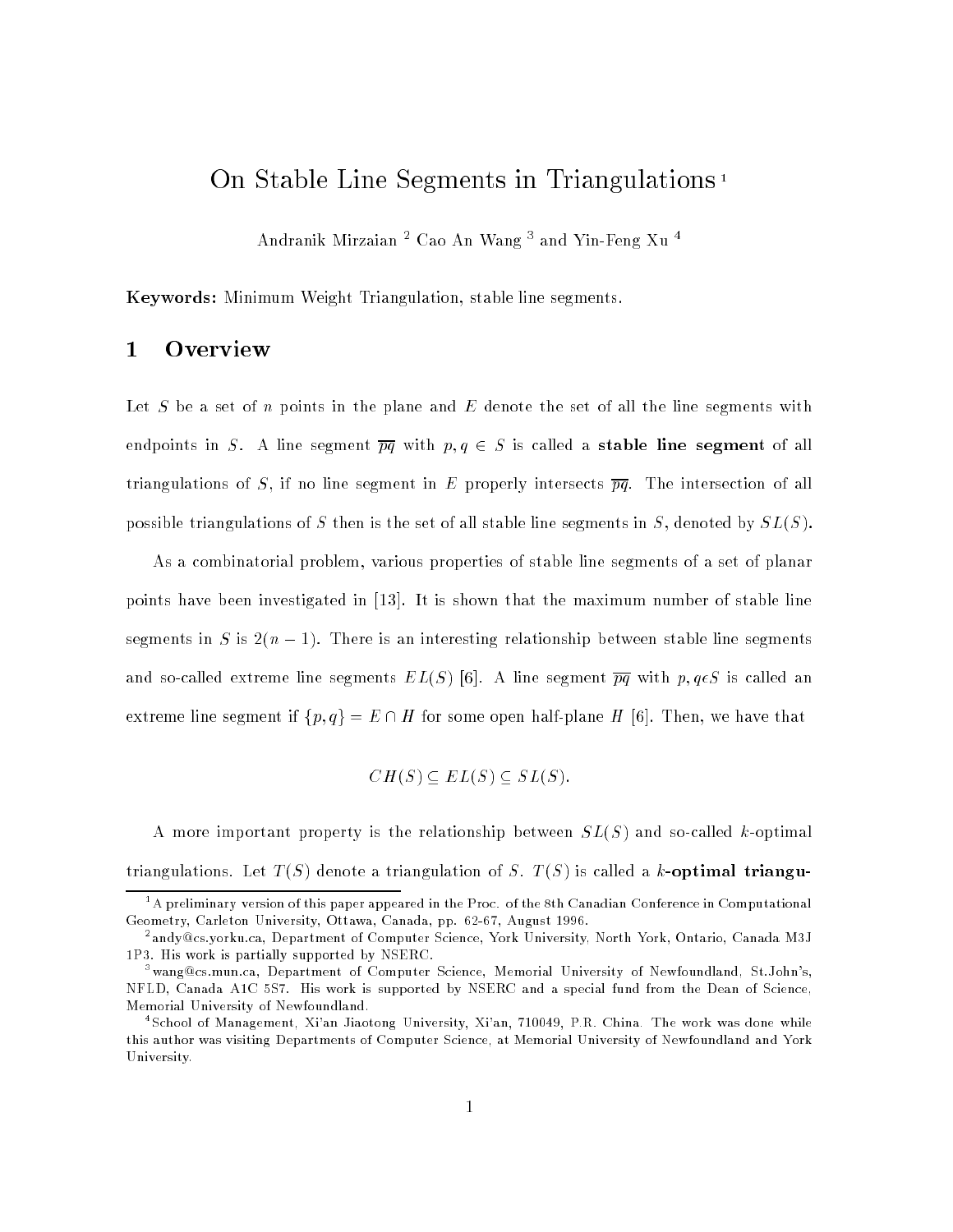lation for  $4 \leq k < n$ , denoted by  $LOT_k(S)$ , if every k-sided simple polygon drawn from  $T(S)$ is optimally triangulated by some edges of  $T(S)$ .

Let  $SL_k(S)$  denote the intersection of all possible  $LOT_k(S)$ 's (i.e., the set of edges that are in every  $LOT_k(S)$ ). Let  $MWT(S)$  denote a minimum weight triangulation of S. Then, we have that

 $SL(S) \subseteq SL_4(S) \subseteq \cdots \subseteq SL_k(S) \cdots \subseteq SL_{n-1}(S) \subseteq MWT(S).$ 



Figure 1:

In some special cases of  $S$ ,  $SL(S)$  forms a connected graph as shown in Figure 1. Thus, an  $MWT(S)$  can be constructed in polynomial time using the dynamic programming algorithm proposed in [7, 10].

So far the structure properties of  $SL(S)$  have been thoroughly studied, but not its algorithmic issue.

A recent result on finding a subgraph  $LOT(S)$  of  $SL_4(S)$  [5] implies an  $O(n<sup>4</sup>)$  time and  $O(n^3)$  space algorithm for finding  $SL(S)$  since it is not difficult to show that

$$
SL(S) \subseteq LOT(S) \subseteq SL_4(S).
$$

In this paper, we shall propose two algorithms for computing  $SL(S)$ . One is an  $O(n^2\log n)$ time and  $O(n)$  space algorithm and the other is an  $O(n^2)$  time and  $O(n^2)$  space algorithm.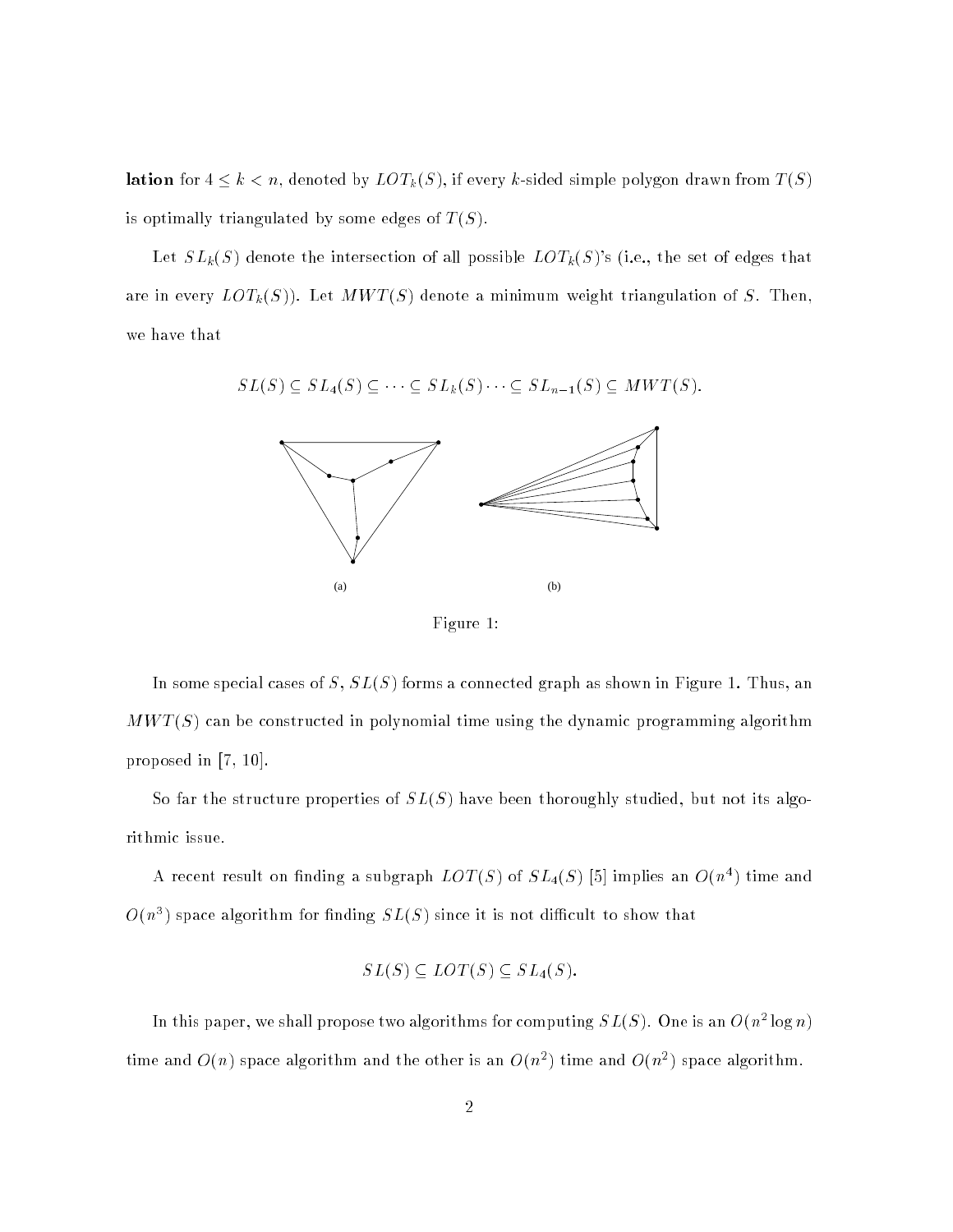### 2 Introduction

A triangulation of a planar point set  $S$  is defined as a maximal set of non-crossing line segments which have both endpoints in S. A minimum weight triangulation of S (denoted  $MWT(S)$ ) is a triangulation among all possible triangulations over  $S$  such that the sum of its total edge lengths is minimal. To compute an  $MWT$  of a point set is an outstanding open problem, whose complexity status is unknown since 1975 [12, 8]. An  $O(n^3)$  time dynamic programming algorithm for constructing an  $MWT$  of a simply polygon was given independently in [7, 10]. Based on the above mentioned dynamic programming algorithm, Anagnostou and Corneil [1] designed an  $O(n^{3k+1})$  time algorithm for computing an  $MWT$  of a point set with k nested convex polygons, and later Meijer and Rappaport [11] improved the time complexity to  $O(n^k)$ when each of the k nested polygons degenerated into a straight line segment. Xu and others [13, 3] showed that if a subgraph of an  $MWT$  with k connected components is given, then an MWT can be found in  $O(n^{k+2})$  time. Up to now, none of the existing algorithms for finding an  $MWT$  of a general point set achieves polynomial time bound. An alternative direction is to identify a subset of line segments in E belonging to an  $MWT$ . The advantage of this direction is two-fold. The more such line segments are identied, the more likely the resulting subgraph will connect all the points in S. Then, the ultimate solution can be found in  $O(n^{k+2})$ time by using dynamic programming. On the other hand, it was shown in [15] that finding more line segments within an  $MWT$  can improve the performance of some heuristics.

Several investigations have reported on the subgraphs of  $MWT$  [2, 4, 5, 9, 13, 14, 16]. A trivial case is the set of line segments in all triangulations of a given point set S (i.e., a set of stable line segments  $SL(S)$ ). No detailed work was done on the algorithms for computing  $SL(S)$ . In the following section, we shall propose two algorithms for computing  $SL(S)$ .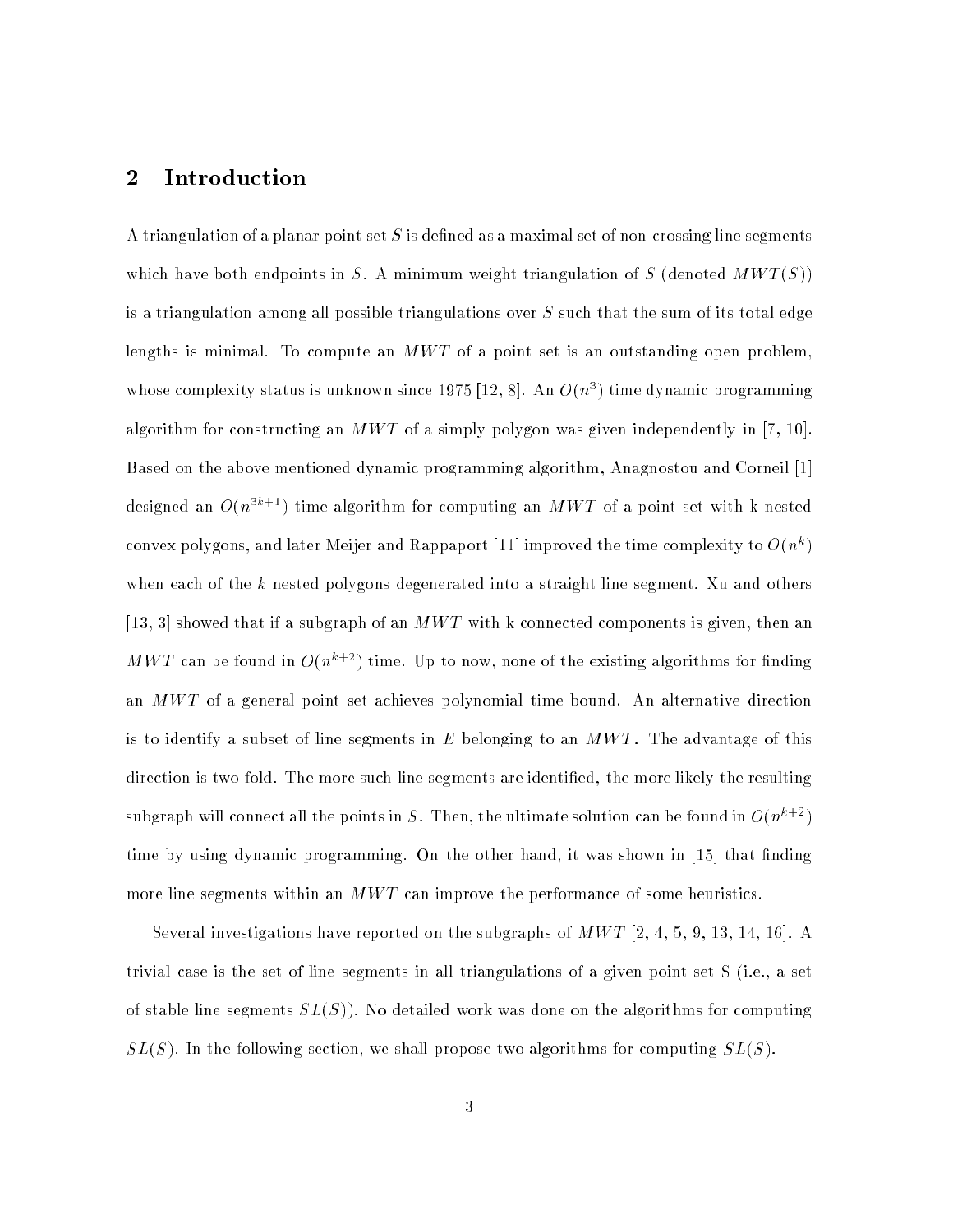### 3 Algorithmic Issues

Let J denote the set of all triangulations of a point set  $S$ , then we have the following obvious facts:

**Fact** 1.  $SL(S) = \bigcap_{T(S) \in J} T(S)$ , and

Fact 2.  $\overline{pq} \in SL(S)$  iff no line segment with endpoints in S properly intersects  $\overline{pq}$ .

Note that the Delaunay triangulation of  $S, DT(S)$ , belongs to J. By Fact 1, we first construct the Delaunay triangulation  $DT(S)$  and then test whether the line segments in  $DT(S)$ are also in  $SL(S)$ . Note that the number of line segments in  $DT(S)$  is linearly proportional to n, it is easy to design an  $O(n^3)$  time algorithm by testing all possible intersections of the line segments with Delaunay edges.

With a more detailed geometric analysis, we can improve the time complexity from  $O(n^3)$ to  $O(n^2 \log n)$  and space complexity from  $O(n^2)$  to  $O(n)$  or time complexity to  $O(n^2)$  and space complexity remains as  $O(n^2)$ .

#### 3.1 Algorithm 1

**Lemma 1** Let  $\overline{pq}$  be a line segment,  $\{p,q\} \cup S$  be a simple point set,  $|S|=n$ . To determine whether there is a line segment with two endpoints in S that properly intersects  $\overline{pq}$  can be answered in  $O(n \log n)$  time and  $O(n)$  space.

**Proof** First, by a rigid motion we can transform point p to the origin and point q on the x-axis and denote its coordinates  $(x^*,0), x^* > 0$ . This can be done in  $O(n)$  time. In the new coordinate system, S becomes  $S', p \rightarrow p'$  and  $q \rightarrow q', p' = (0,0)$  and  $q' = (x^*,0)$ , and  $r = (x(r), y(r))$  in S'. If no points in S' are below (or above) x-axis, then no line segment with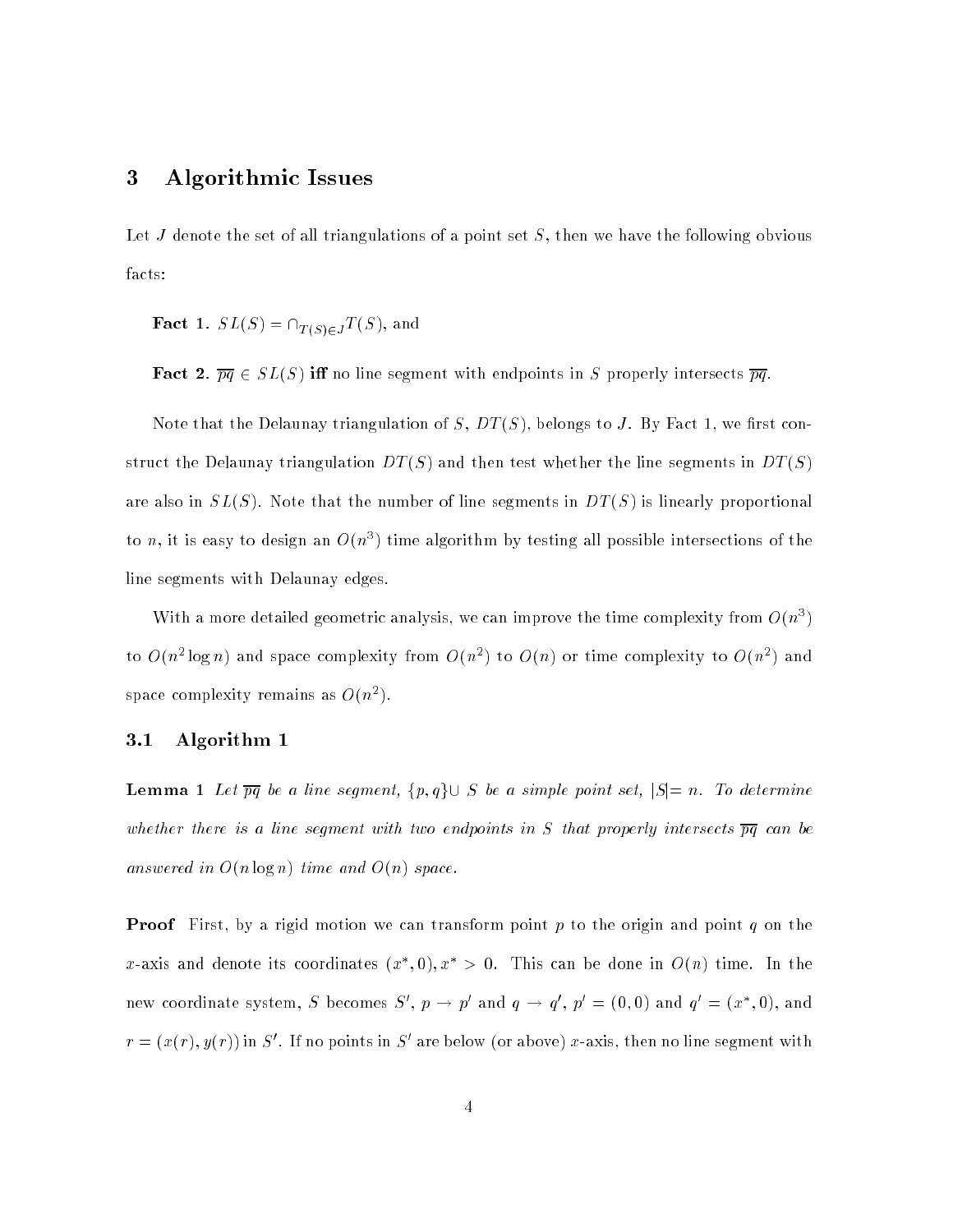two endpoints in S' intersects the line segment  $L(p', q')$ . If there are points with  $y(p_i) > 0$ and  $y(p_i) < 0$  for  $p_i, p_j \in S'$ , we divide S' into two subsets

$$
S'_{+} = \{ p \mid y(p) > 0, p \in S' \}
$$
  

$$
S'_{-} = \{ p \mid y(p) < 0, p \in S' \}
$$

This step can be done in  $O(n)$  time.



Figure 2:

We sort points in  $S'_+$  lexicographically by polar angle at  $p'$  and  $q'$  respectively. In the new sorted polar coordinate system,  $S'_{+}$  becomes  $S'_{+}(p')$  and  $S'_{+}(q')$  respectively. Let  $|S'_{+}| = m$ , and  $\alpha_{p'}(r)$  denote the polar angle of ray  $r$  from origin  $p$  and  $\alpha_{q'}(r)$  denote the polar angle of  $r$  from  $q$  . We have

$$
S'_{+}(p') = \{p_i^+ \mid \alpha_{p'}(p_{i+1}^+) > \alpha_{p'}(p_i^+), i = 1, 2, \cdots, m-1\}
$$
  

$$
S'_{+}(q') = \{q_i^+ \mid \alpha_{q'}(q_{i+1}^+) > \alpha_{q'}(q_i^+), i = 1, 2, \cdots, m-1\}
$$

The above sorting step can be done in  $O(n\log n)$  time [PS85]. Let  $u \in S'_-$  . Now we consider whether there is a line segment with one endpoint u and another endpoint in  $S'_{+}$  that crosses  $\overline{pq}$  as follows.

Construct two rays  $up$  and  $uq$  , let  $\alpha_{up'}$  and  $\alpha_{uq'}$  be the polar angles of  $up$  and  $uq$  in polar coordinate system with anchor points  $p$  and  $q$  respectively. Testing the rank of  $\alpha_{up'}$  in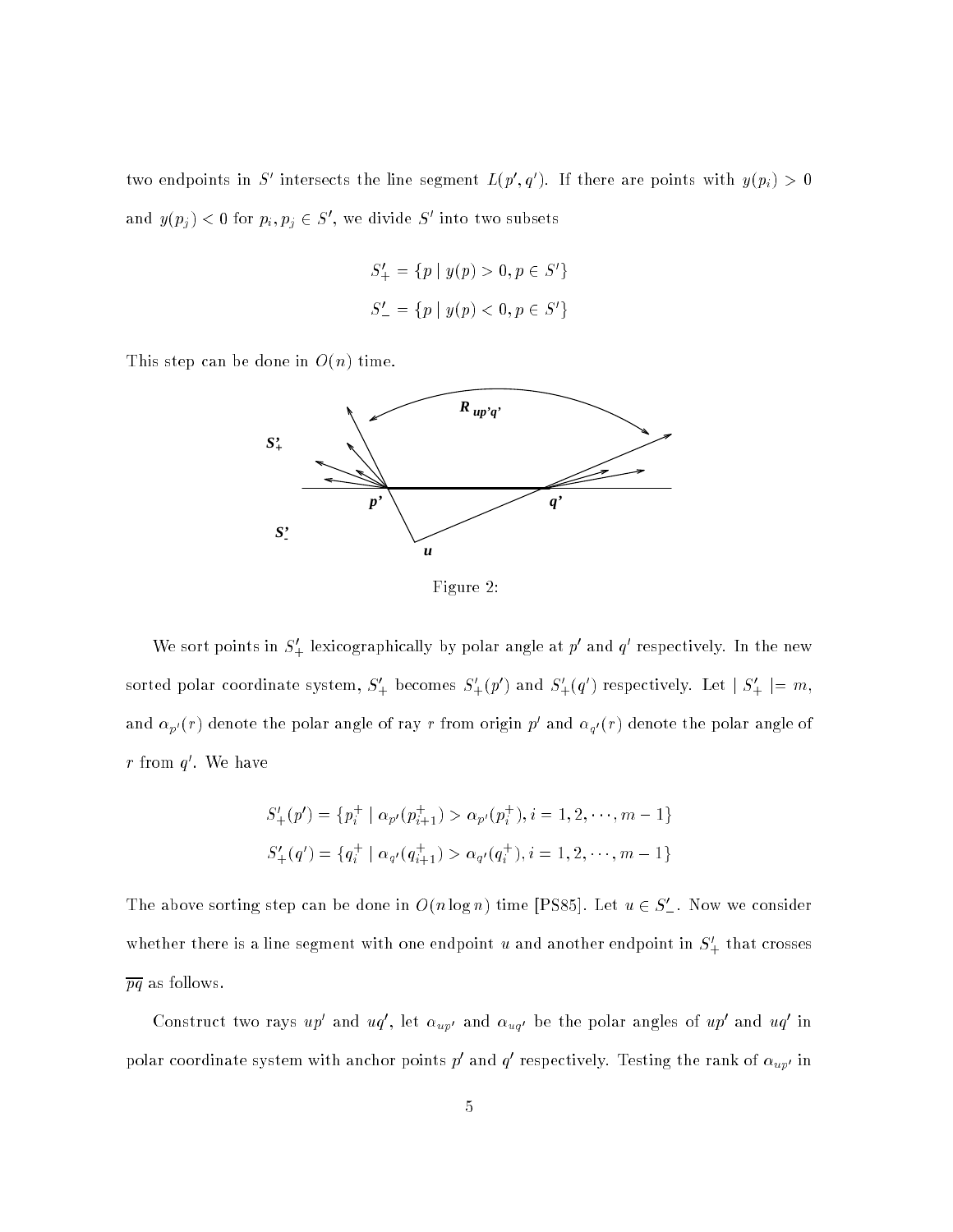$S'_{+}(p')$  and  $\alpha_{uq'}$  in  $S'_{+}(q')$ , can be done in  $O(\log n)$  time by binary search. This way we can find out whether there exists a point in  $S'_{+}$  lying in the angle region  $R_{up'q'}$  between the two rays  $up$  and  $uq$  . This follows from the following simple observation. There exists a point  $v\in S_+'$  such that  $\overline{uv}$  crosses  $\overline{pq}$  iff  $rank(uq')+|L_+(uq')|< rank(up'),$  where  $rank(up')$  is the number of points in  $S'_{+}$  with polar angle less than  $\alpha_{uv'}$ , rank $( uq')$  is the number of points in  $S'_{+}$  with polar angle less than  $\alpha_{uq'}$ , and  $L_{+}(uq')$  is the set of points in  $S'_{+}$  that are collinear with  $uq$  . (See Figure 2.)

The above discussion shows that the total computation to determine whether a line segment with two endpoints in S intersects  $\overline{pq}$  take at most  $O(n \log n)$  time and  $O(n)$  space.

 $\Box$ 

In what follows,  $LI(S,\overline{pq})$  denotes the above algorithm that answers whether or not there exists a line segment in E that crosses  $\overline{pq}$ . By the above lemma, algorithm  $LI(S,\overline{pq})$  takes  $O(n \log n)$  time and  $O(n)$  space. Now we can state the theorem.

**Theorem 1**  $SL(S)$  can be found in  $O(n^2 \log n)$  time and  $O(n)$  space, where  $|S| = n$ .

**Proof** It is clear that  $SL(S)$  must be contained in the Delaunay triangulation  $DT(S)$ . Thus, we start with  $DT(S)$ , which can be constructed in  $O(n \log n)$  time and  $O(n)$  space. Using algorithm  $LI(S,\overline{pq})$  we test if an edge  $\overline{pq}$  of  $DT(S)$  belongs to  $SL(S)$  in  $O(n\log n)$  time and  $O(n)$  space. The theorem follows since the number of edges in  $DT(S)$  is  $O(n)$ .

 $\Box$ 

#### 3.2 Algorithm 2

The above time complexity bound can be reduced to  $O(n^2)$  if the space bound increases to  $O(n^2)$ .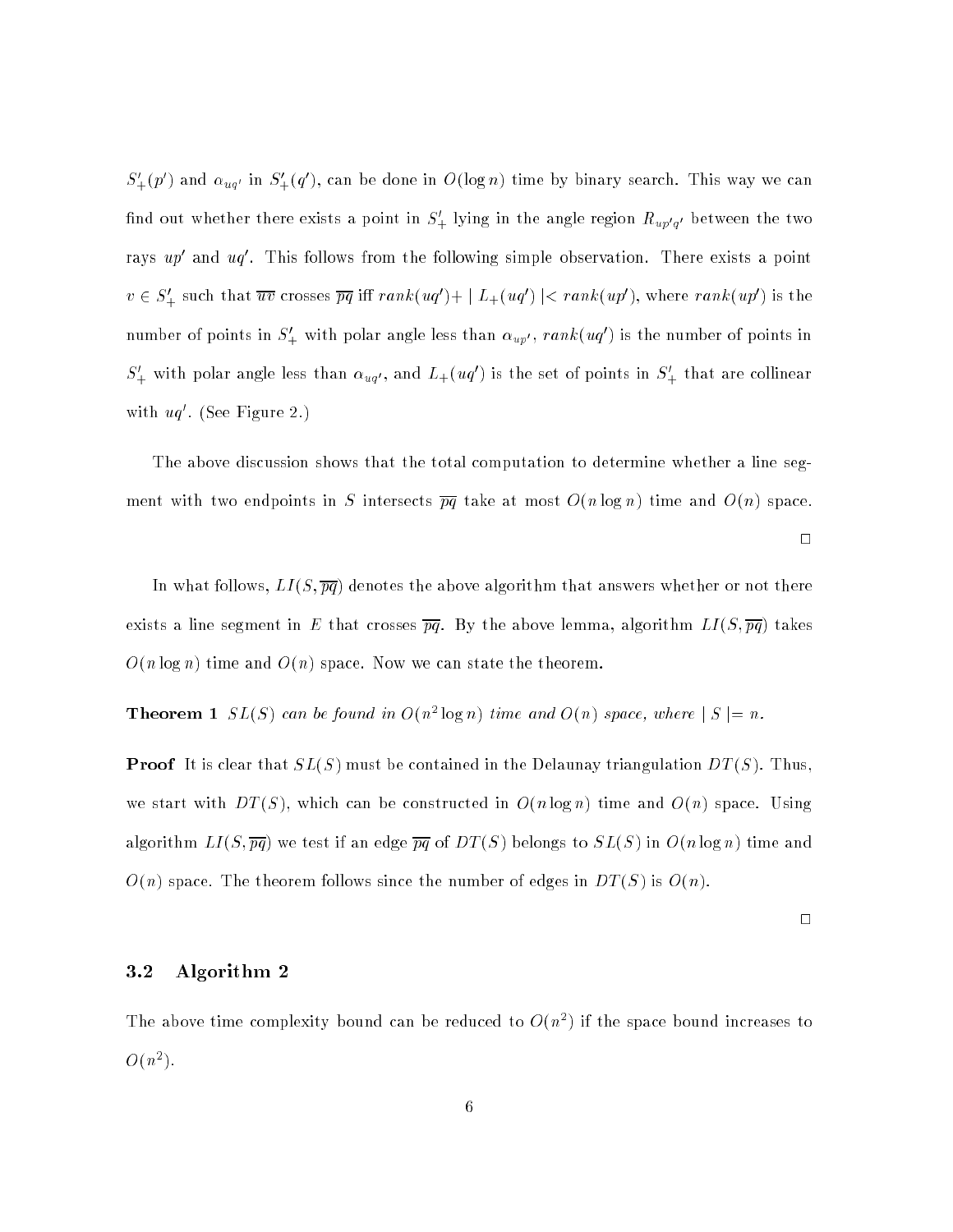

Figure 3:

#### Algorithm 2

- Find the arrangement for n lines, where each line is the dual of a point of S in the dual plane. Denote this arrangement as  $A(S_D)$ .
- Find  $DT(S)$ ; For each Delaunay edge e of  $DT(S)$  DO.
	- ${}-$  Let  $p_e$  be the intersection point of the dual lines of the endpoints of  $e$ . Let  $W(p_e)$ be the double wedge determined by these two dual lines. Traverse the portion of  $A(S_D)$  inside  $W(p_e)$ , starting at  $p_e$ . (Refer to Figure 3.)
	- If a vertex of  $A(S_D)$  is found properly inside  $W(p_e)$ , then report 'e is not in  $SL$ ';
	- ${\rm -}$  Otherwise, report 'e is in  $SL^2$
- 

**Theorem 2**  $SL(S)$  can be found in  $O(n^2)$  time and  $O(n^2)$  space, where  $|S| = n$ .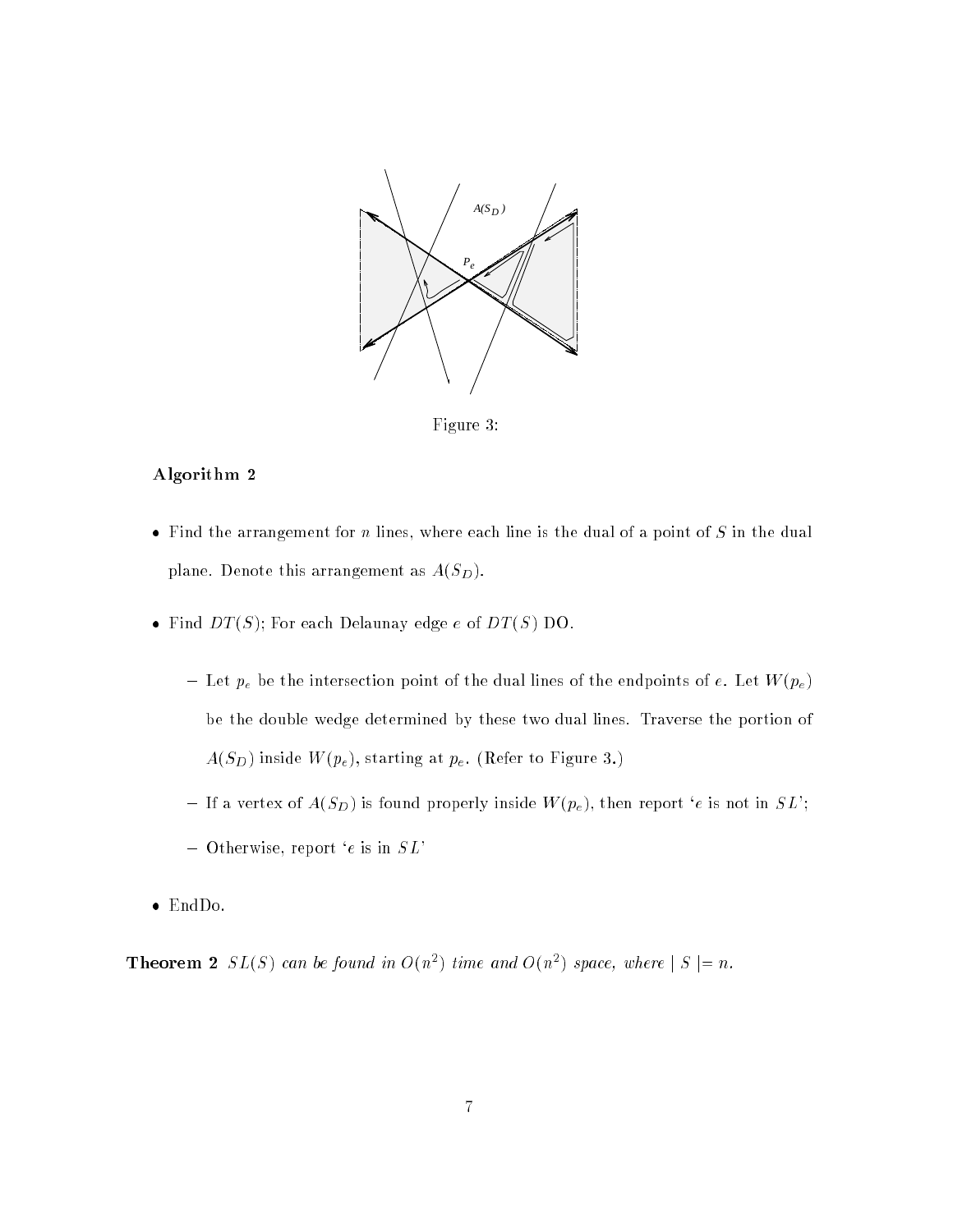## 4 Concluding Remarks

We proposed two algorithms to compute  $SL(S)$ ; the first takes  $O(n^2 \log n)$  time and  $O(n)$ space, and the second takes  $O(n^2)$  time and  $O(n^2)$  space. It is interesting to find out whether  $SL_4(S)$  can be computed in polynomial time.

## 5 References

- [1 ] E. Anagnostou and D. Corneil \Polynomial time instances of the minimum weight triangulation problem," Computational Geometry: Theory and Application, 3(1993), 247-259.
- $[2]$  P. Bose, L. Devroye and W. Evans, "Diamonds are not a Minimum Weight Triangulation's Best Friend," UBC CS TR-96-01, 1996.
- [3 ] S. W. Cheng, M. Golin and J. Tsang, "Expected case analysis of  $\beta$ -skeletons with applications to the construction of minimum weight triangulations," 7CCCG Conf. Proc., Quebec City, 1995, 279-284.
- [4 ] S. W. Cheng and Y. F. Xu, "Approaching the largest  $\beta$ -skeleton within the minimum weight triangulation," Proc. 12th Ann. ACM Symp. Computational Geometry, Philadelphia, 1996.
- [5 ] M. T. Dickerson and M. H. Montague, \The exact minimum weight triangulation," Proc. 12th Ann. ACM Symp. Computational Geometry, Philadelphia, 1996.
- [6] H. Edelsbrunner, "The number of extreme pairs of finite point-sets in Euclidean spaces," J. Combin. Theory, Ser. A. 43, 1996, 344-349.